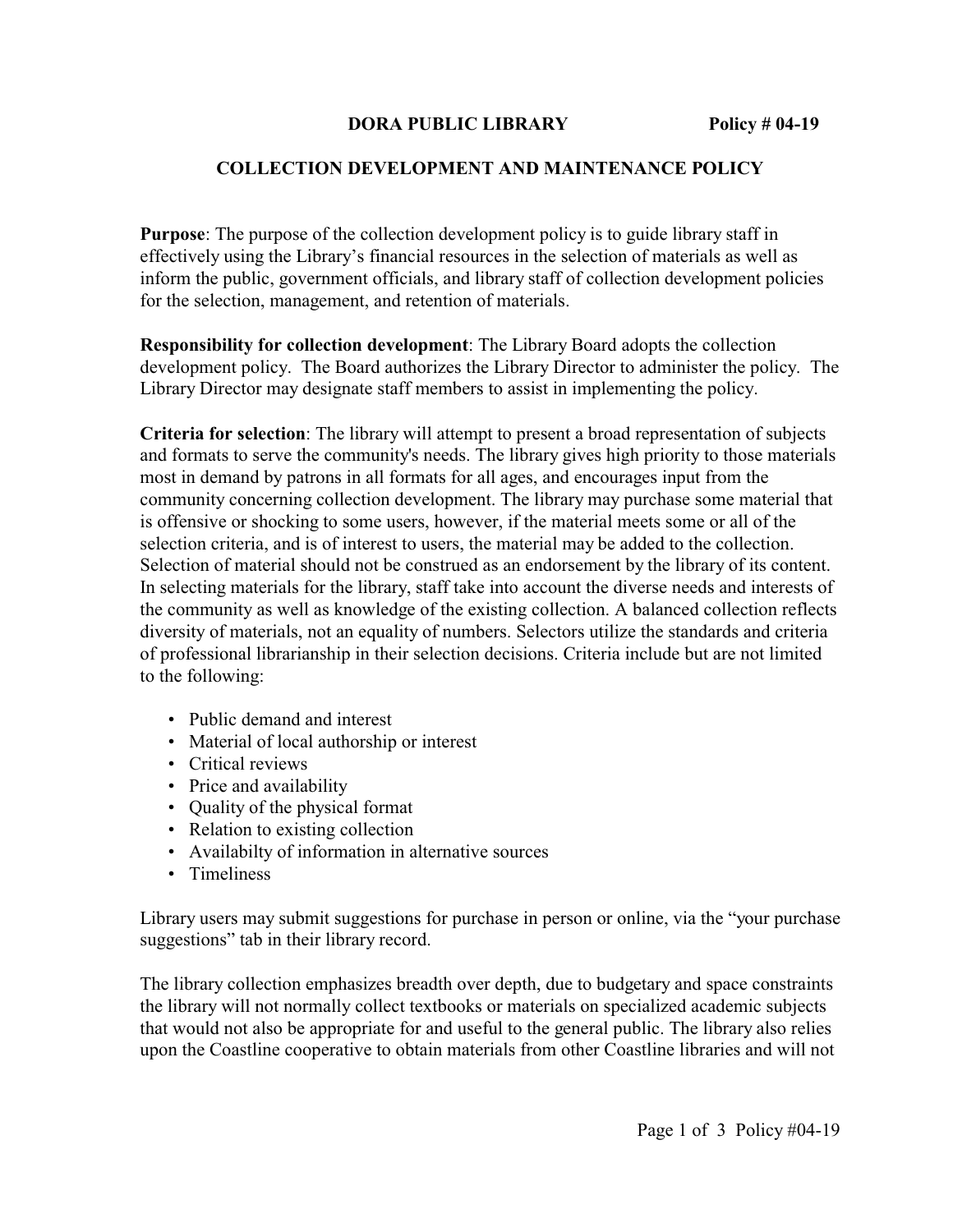necessarily purchase materials that can be obtained from other Coastline libraries, unless demand is high.

**Selection of material for children:** The library staff does not serve in loco parentis. It is the parent(s), and only the parent(s), who may restrict their children, and only their own children, from access to library materials. Responsibility for the use of library materials by children rests solely with their parents or legal guardians. Selection of or access to materials in any area of the library is not restricted by the possibility that children may obtain materials which their parents might consider inappropriate.

**Gifts**: Gifts to the library will be evaluated using the same criteria as newly purchased material. Donated material may be added to the collection, sold to benefit the library, given to another library, donated to another agency, or disposed of. At their request, donors will receive a receipt showing number of items donated, donors name, date and format. The library will not attempt to make an appraisal of the value of donated material. Once donated, the donated items become the property of the library. Donated material will not be returned to the donor.

The library also encourages monetary donations to be used in the acquisition of new materials for the collection. The library prefers that no constraints be placed on monetary gifts, but a donor may identify a general subject area or format if they so choose. All specific item selections will be made by trained library staff.

Gifts purchased with a financial donation, in memory of a patron, will have a memorial sticker or plate attached. The memorial plate will specify in whose name the memorial item has been placed in the collection. In some cases, memorial items may not be released for general checkout. These materials may be classified as "For Library Use Only", however they will still be accessible to patrons within the library.

**Collection Maintenance and Weeding:** An active weeding program is essential in maintaining a relevant and current collection. Criteria for weeding material include:

- Lack of patron interest as determined by circulation statistics
- Obsolescence
- Condition
- Presence of duplicate copies

Damaged material may not be replaced, at the discretion of the Library Director.

Withdrawn items are designated to be sold, donated, or disposed of as the Director sees fit.